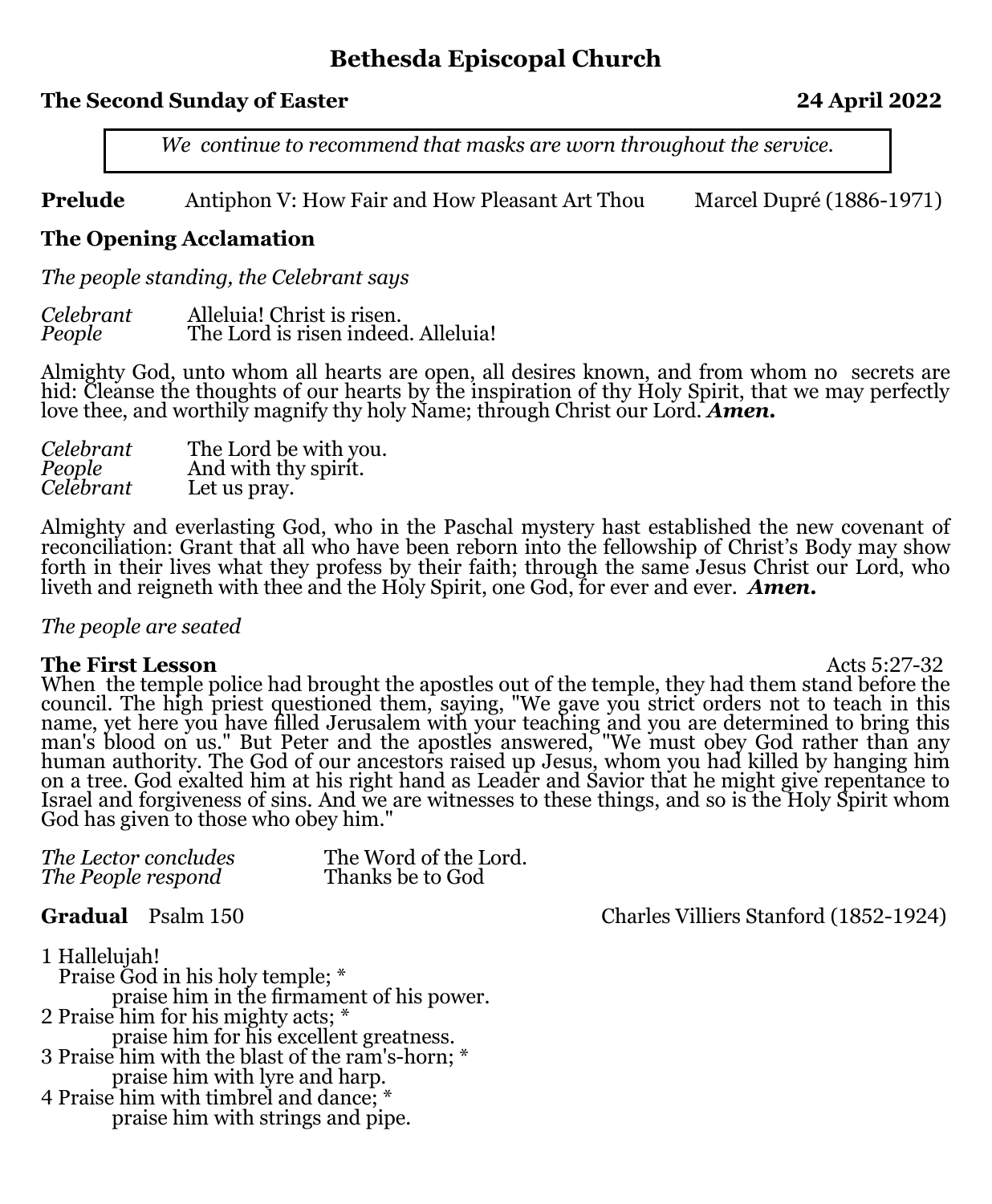5 Praise him with resounding cymbals; \* praise him with loud-clanging cymbals. 6 Let everything that has breath \* praise the Lord. Hallelujah!

**The Second Lesson Revelation 1:4-8** John to the seven churches that are in Asia: Grace to you and peace from him who is and who was and who is to come, and from the seven spirits who are before his throne, and from Jesus Christ, the faithful witness, the firstborn of the dead, and the ruler of the kings of the earth. To him who loves us and freed us from our sins by his blood and made us to be a kingdom, and made us to be a kingdom, priests serving his God and Father, to him be glory and dominion forever and ever. Amen. Look! He is coming with the clouds; every eye will see him, even those who pierced him; and on his account all the tribes of the earth will wail. So it is to be. Amen. "I am the Alpha and the Omega," says the Lord God, who is and who was and who is to

come, the Almighty. .

*The Lector concludes* The Word of the Lord. *The People respond* Thanks be to God.

*The people stand, if able.*

## **Hymn** #204 **From The Hymnal 1982**

## **The Holy Gospel** John 20:19-31

*Celebrant* The Holy Gospel of the Lord Jesus Christ according to John Glory be to thee, O Lord.

When it was evening on that day, the first day of the week, and the doors of the house where the disciples had met were locked for fear of the Jews, Jesus came and stood among them and said, "Peace be with you." After he said this, he showed them his hands and his side. Then the disciples rejoiced when they saw the Lord. Jesus said to them again, "Peace be with you. As the Father has sent me, so I send you." When he had said this, he breathed on them and said to them, "Receive the Holy Spirit. If you forgive the sins of any, they are forgiven them; if you retain the sins of any, they are retained." But Thomas (who was called the Twin), one of the twelve, was not with them when Jesus came. So the other disciples told him, "We have seen the Lord." But he said to them, "Unless I see the mark of the nails in his hands, and put my finger in the mark of the nails and my hand in his side, I will not believe." A week later his disciples were again in the house, and Thomas was with them. Although the doors were shut, Jesus came and stood among them and said, "Peace be with you." Then he said to Thomas, "Put your finger here and see my hands. Reach out your hand and put it in my side. Do not doubt but believe." Thomas answered him, "My Lord and my God!" Jesus said to him, "Have you believed because you have seen me? Blessed are those who have not seen and yet have come to believe." Now Jesus did many other signs in the presence of his disciples, which are not written in this book. But these are written so that you may come to believe that Jesus is the Messiah, the Son of God, and that through believing you may have life in his name.

| Celebrant | The Gospel of the Lord.      |
|-----------|------------------------------|
| People    | Praise be to thee, O Christ. |

## **The Sermon Friday According to the Sermon Friday According to the Sermon**

**The Nicene Creed** *Said by all, standing if you are able.*

I believe in one God, the Father Almighty,

2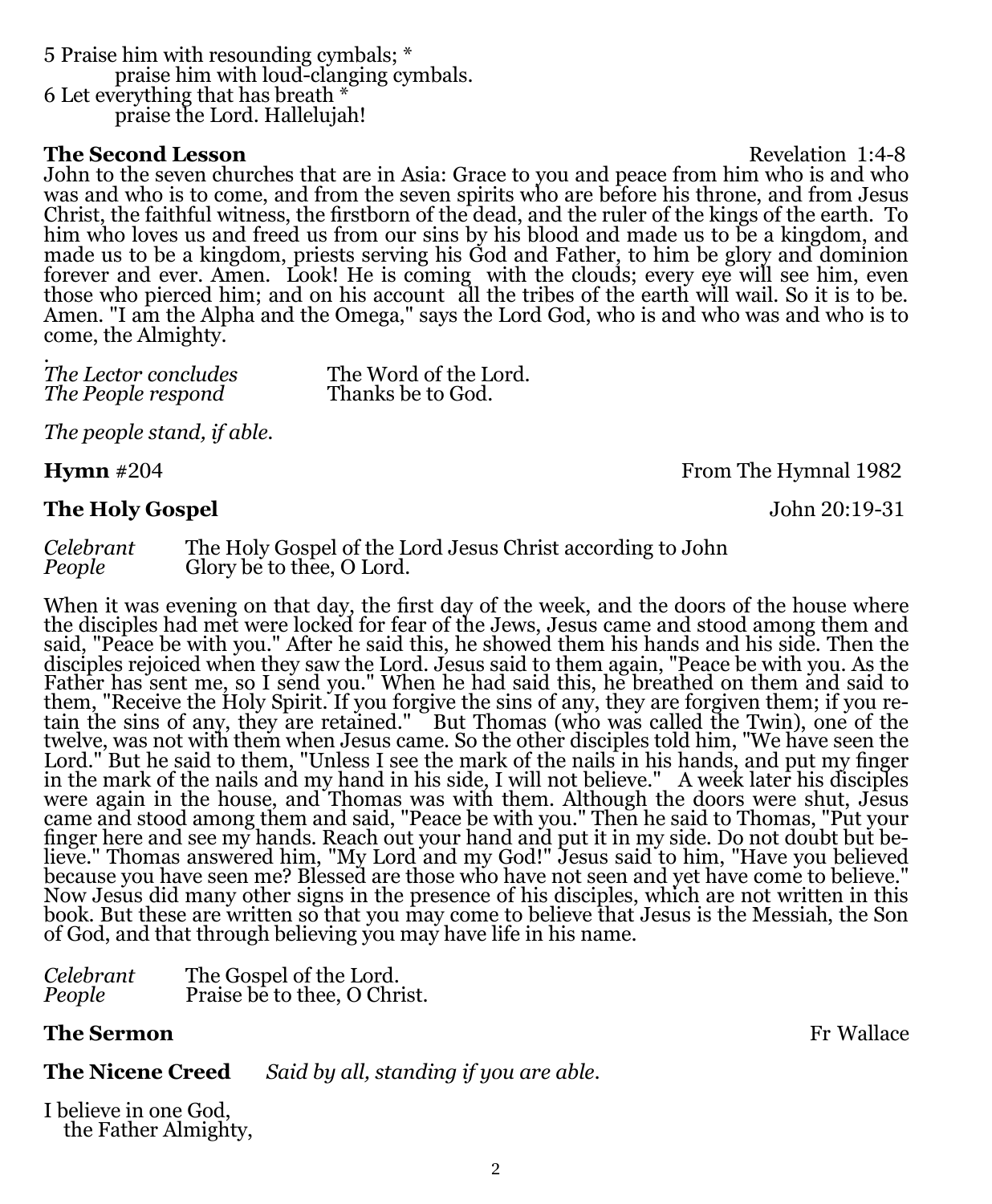maker of heaven and earth, and of all things visible and invisible; And in one Lord Jesus Christ, the only-begotten Son of God, begotten of his Father before all worlds, God of God, Light of Light, very God of very God; begotten, not made; being of one substance with the Father; by whom all things were made; who for us men and for our salvation came down from heaven, and was incarnate by the Holy Ghost of the Virgin Mary, and was made man; and was crucified also for us under Pontius Pilate; he suffered and was buried: and the third day he rose again according to the Scriptures, and ascended into heaven, and sitteth on the right hand of the Father; and he shall come again, with glory, to judge both the quick and the dead; whose kingdom shall have no end. And I believe in the Holy Ghost, The Lord, and Giver of Life, who proceedeth from the Father and the Son; who with the Father and the Son together is worshipped and glorified; who spake by the Prophets. And I believe one holy Catholic and Apostolic Church; I acknowledge one Baptism for the remission of sins; and I look for the resurrection of the dead, and the life of the world to come. Amen.

## **The Prayers of The People** *Please kneel.*

This week, in our Anglican cycle of prayer, we remember the Anglican Church of Papua New Guinea, and in the Albany diocese, we pray for the clergy and people of St Paul's Church, Keeseville and today we pray for our brothers and sisters in the Orthodox Church as they celebrate the Easter Feast.

We remember with thanksgiving those who are celebrating birthdays and anniversaries and those whose year's mind falls at this time.

In joy and hope let us pray to the Father:

That our risen Savior may fill us with the joy of his glorious and life-giving resurrection, we pray to the Father:

*Hear our prayer.*

That isolated and persecuted churches may find fresh strength in the good news of Easter, we pray to the Father: *Hear our prayer.*

That God may grant us humility to be subject to one another in Christian love, we pray to the Father: *Hear our prayer.*

That he may provide for those who lack food, work, or shelter, we pray to the Father: *Hear our prayer.*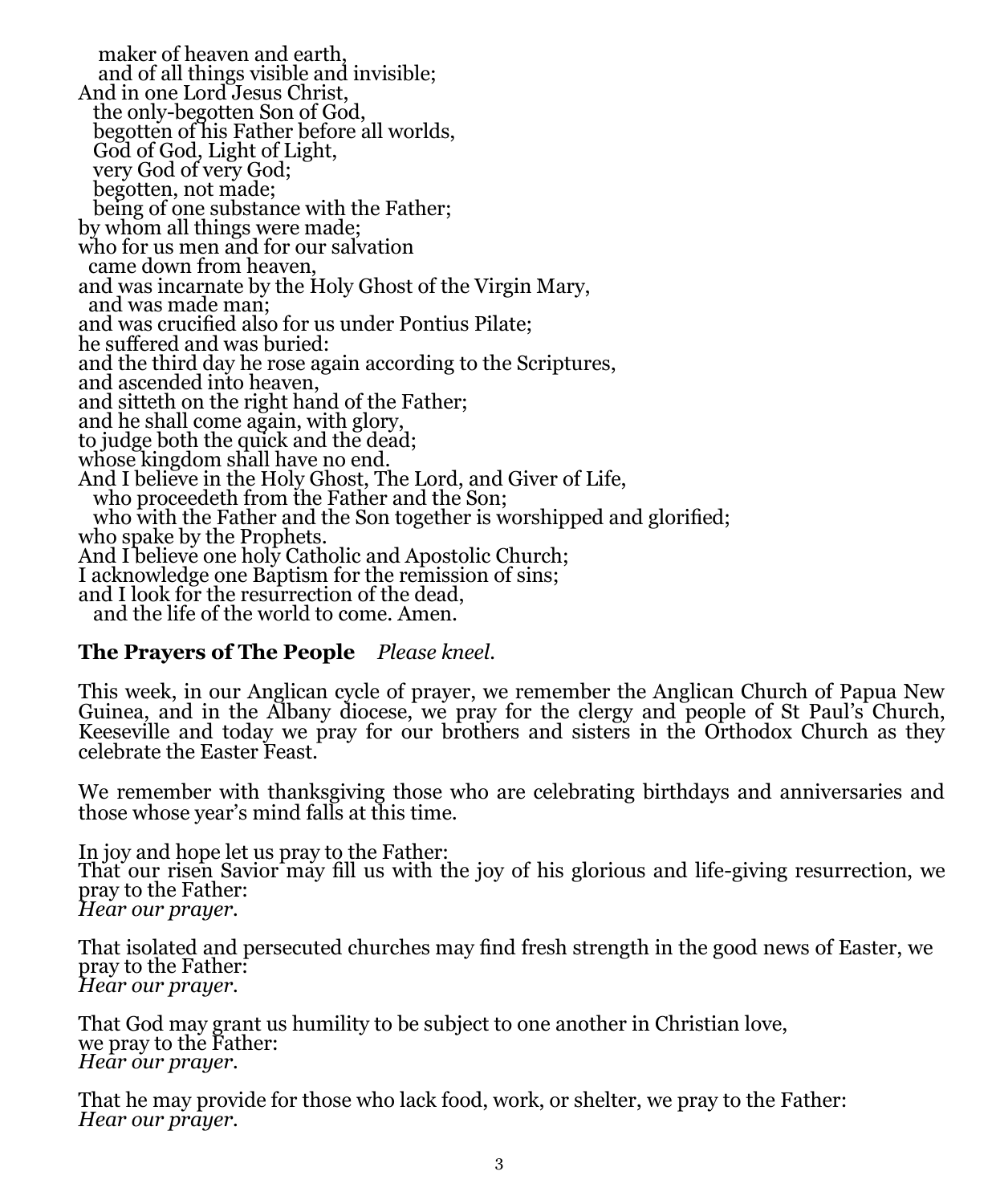That by his power war and famine may cease through all the world, we pray to the Father: *Hear our prayer.*

That he may reveal the light of his presence to the sick, the weak, and the dying, to comfort and strengthen them, especially at this time, John, Doris, and Bruce: we pray to the Father: *Hear our prayer.*

That, according to his promises, all who have died in the faith of the resurrection may be raised on the last day, we pray to the Father: *Hear our prayer.*

That he may send the fire of the Holy Spirit upon his people, so that we may bear faithful witness to his resurrection, we pray to the Father: *Hear our prayer.*

*The Celebrant concludes with a Collect*

*The Celebrant introduces the Confession*

*The people say*

Almighty God, Father of our Lord Jesus Christ, maker of all things, judge of all men: We acknowledge and bewail our manifold sins and wickedness, which we from time to time most grievously have committed, by thought, word, and deed, against thy divine Majesty, provoking most justly thy wrath and indignation against us. We do earnestly repent, and are heartily sorry for these our misdoings; the remembrance of them is grievous unto us, the burden of them is intolerable. Have mercy upon us, have mercy upon us, most merciful Father; for thy Son our Lord Jesus Christ's sake, forgive us all that is past; and grant that we may ever hereafter serve and please thee in newness of life, to the honor and glory of thy Name; through Jesus Christ our Lord. Amen.

# **The Absolution**

## *The Celebrant says*

Almighty God, our heavenly Father, who of his great mercy hath promised forgiveness of sins to all those who with hearty repentance and true faith turn unto him, have mercy upon you, pardon and deliver you from all your sins, confirm and strengthen you in all goodness, and bring you to everlasting life; through Jesus Christ our Lord. *Amen.* 

**The Peace** *All stand. At the exchange of the Peace, please remain in your pew.* 

*Celebrant* The peace of the Lord be always with you. And with thy spirit.

**At The Offertory** Hymn #193 **From The Hymnal 1982**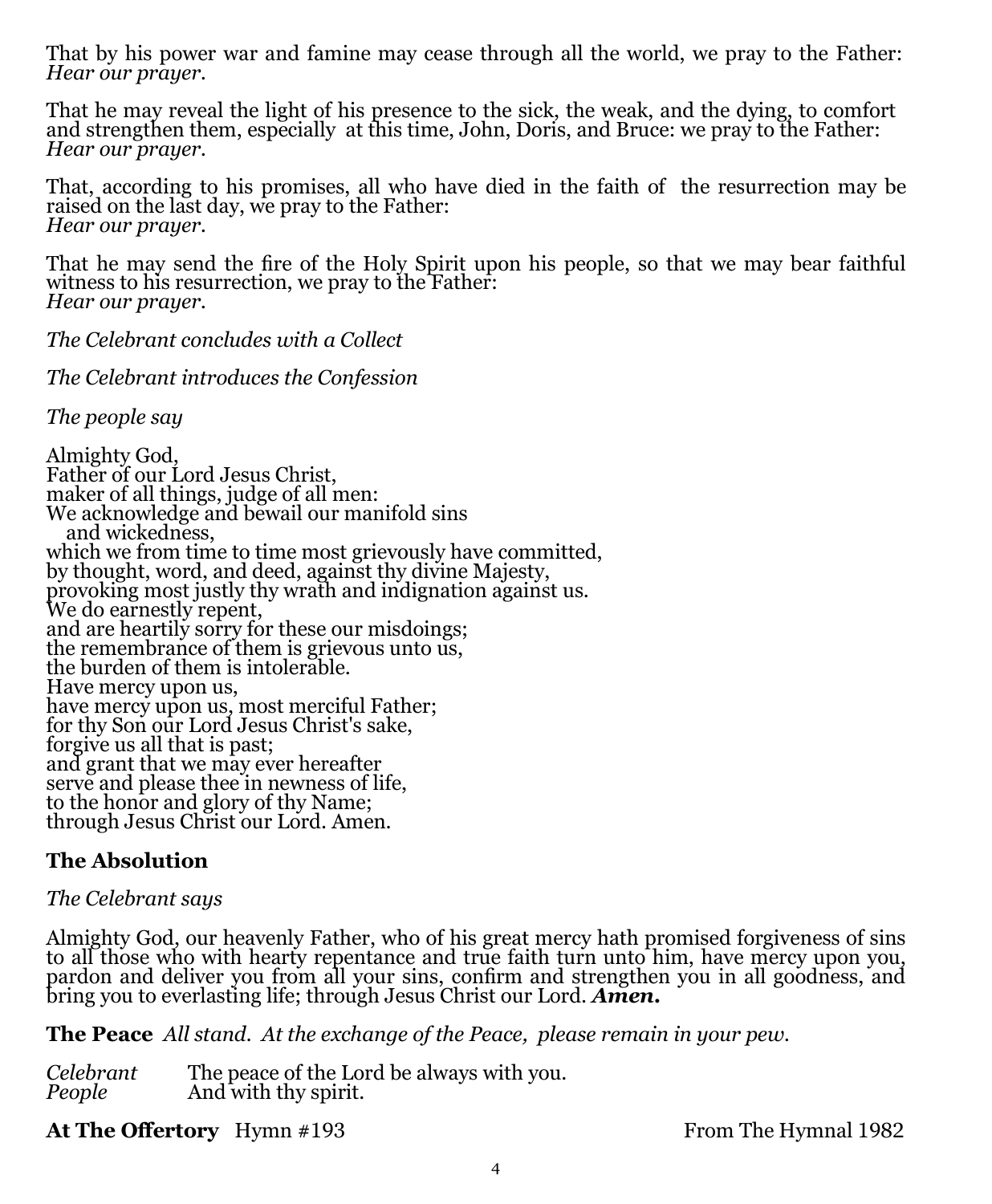# **The Great Thanksgiving** *Please stand.*

| Celebrant | The Lord be with you.                 |
|-----------|---------------------------------------|
| People    | And with thy spirit.                  |
| Celebrant | Lift up your hearts.                  |
| People    | We lift them up unto the Lord.        |
| Celebrant | Let us give thanks unto our Lord God. |
| People    | It is meet and right so to do.        |

### **Proper Preface Of Easter**

But chiefly are we bound to praise thee for the glorious resurrection of thy Son Jesus Christ our Lord; for he is the very Paschal Lamb, who was sacrificed for us, and has taken away the sin of the world. Who by his death hath destroyed death, and by his rising to life again hath won for us everlasting life.

**Sanctus and Benedictus Qui Venit** *Sung by all*



**The Eucharistic Prayer** *Please kneel.* Prayer Book Page 340

*The Celebrant continues the Eucharistic Prayer, which concludes*  By whom, and with whom, in the unity of the Holy Ghost, all honor and glory be unto thee, O Father Almighty, world without end. *Amen.*

And now, as our Savior Christ hath taught us, we are bold to say,

*People and Celebrant*

Our Father, who art in heaven, hallowed be thy Name, thy kingdom come, thy will be done,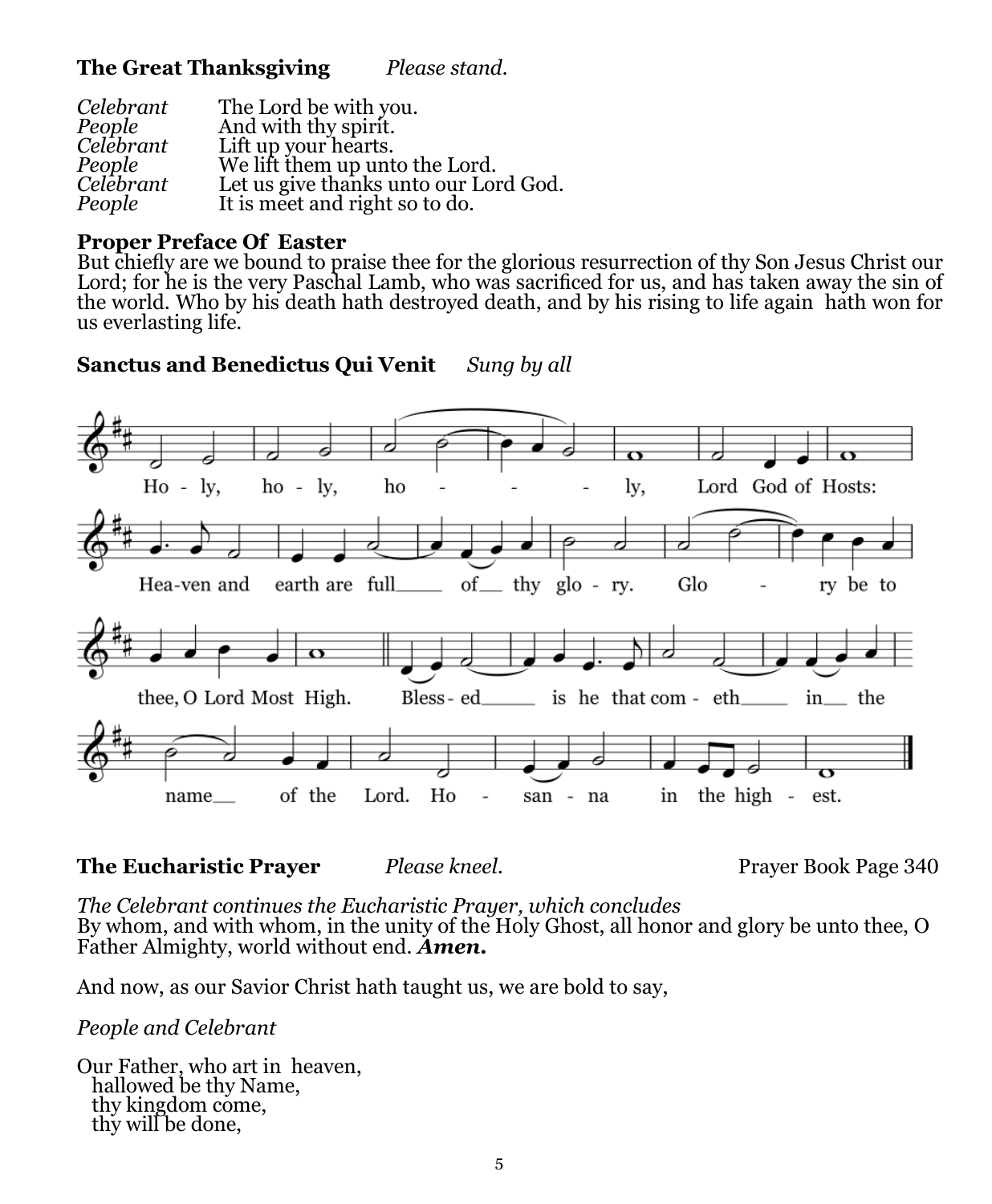on earth as it is in heaven. Give us this day our daily bread. And forgive us our trespasses, as we forgive those who trespass against us. And lead us not into temptation, but deliver us from evil. For thine is the kingdom, and the power, and the glory, for ever and ever. Amen.

## **The Breaking of The Bread**

*Celebrant* Alleluia. Christ our Passover is sacrificed for us; Therefore let us keep the feast. Alleluia.

**Agnus Dei:** Missa Quinti Toni Orlando di Lasso (1532 – 1594)

Agnus Dei qui tollis peccata mundi, miserere nobis. Agnus Dei qui tollis peccata mundi, miserere nobis. Agnus Dei qui tollis peccata mundi, dona nobis pacem.

*O Lamb of God, that takest away the sins of the world, have mercy upon us. O Lamb of God, that takest away the sins of the world, grant us thy peace.*

*Communion is distributed at the chancel step. Please remain seated until directed by an usher.*

**At The Communion** Blessed Are They George A. MacFarren (1813-1887)

*Blessed are they that have not seen and yet have believed.* John 20: 29

## **The Post Communion Prayer** *Said by all.*

Almighty and ever living God, we most heartily thank thee for that thou dost feed us, in these holy mysteries, with the spiritual food of the most precious Body and Blood of thy Son our Savior Jesus Christ; and dost assure us thereby of thy favor and goodness towards us; and that we are very members incorporate in the mystical body of thy Son, the blessed company of all faithful people; and are also heirs, through hope, of thy everlasting kingdom. And we humbly beseech thee, O heavenly Father, so to assist us with thy grace, that we may continue in that holy fellowship, and do all such good works as thou hast prepared for us to walk in; through Jesus Christ our Lord, to whom, with thee and the Holy Ghost, be all honor and glory, world without end. Amen.

## **The Blessing and Dismissal**

The peace of God, which passeth all understanding, keep your hearts and minds in the knowledge and love of God, and of his Son Jesus Christ our Lord; and the blessing of God Almighty, the Father, the Son and the Holy Ghost, be amongst you and remain with you always. Amen.

*Celebrant* Alleluia! Go in peace to love and serve the Lord. People Thanks be to God. Alleluia!

*Please stand as the celebrant departs.*

**Voluntary** Praise to the Lord, the Almighty Johann Gottfried Walther (1684-1748)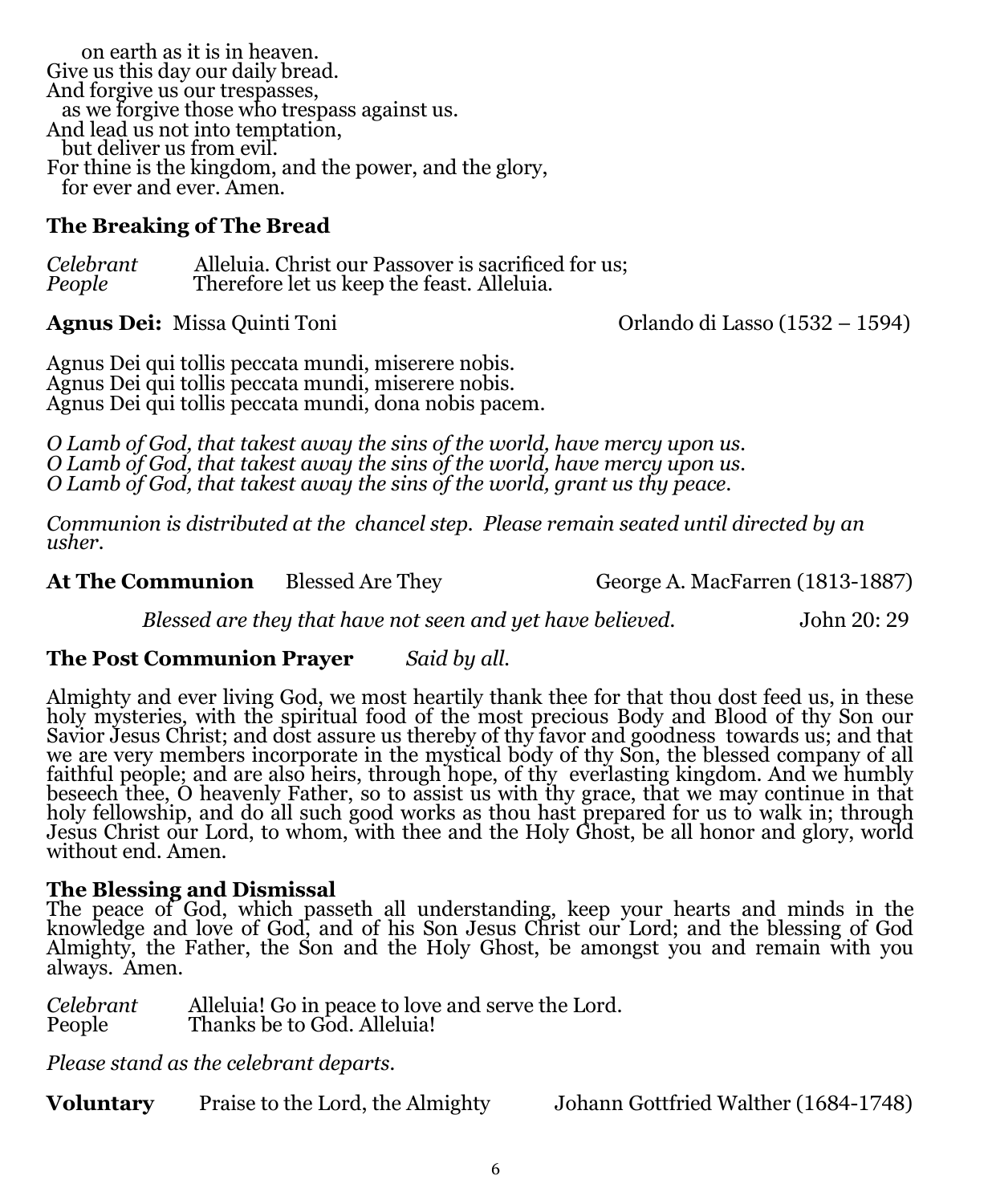# *Today at Bethesda*

The **Flowers** on the Altar are given in loving memory of Nancy Gilliland by John Gilliland.

**April's special monthly envelope** is for the Clergy Discretionary Fund (CDF) at Bethesda. As the parish has been open and more visible in recent months, we have increasingly seen situations where assistance is needed. The CDF gives the priest-in-charge a pool of funds to pull from when small requests or pastoral matters arise. The fund remains the property of the parish. All gifts are tax deductible to the donor.

Thank you to members of the **Pastoral Care Committee** for delivering meals, baked goods and Easter flowers to those who are homebound and in care facilities. If there is someone who you would like remembered in our weekly prayers, please add their name to the list on the tract table at the back of the church.

We are pleased to report that we received \$1607 in donations from our special monthly envelopes in January and February. This assists us with the considerable cost of heating the church in winter months. In March we raised \$2015 to be divided among five local charities: Franklin Community Center; the Mother Susan Anderson Emergency Shelter, Lifeworks Community Action and the feeding ministry team at the Presbyterian – New England Congregational Church, and Christ Church Food Pantry, a ministry of the Episcopal parish in Ballston Spa. Thank you so much for your generosity and support.

## *Upcoming at Bethesda*

Easter Lessons and Carols. On Sunday 1 May, there will be a service of **Readings and Music for Easter** at 10am.

Study of **Genesis** class will not meet today. Class resumes 1 May at 9:20am. All welcome.

*Legs Misérables*. Bethesda's **walking club** meets on three dates in May. If you wish to join fellow parishioners for a healthy walk, engaging conversation and lively fellowship, please contact the office: 518 584 5980. Dates, times and venues are listed below.

Wednesday 4 May Pitney Farm at 10 AM<br>Tuesday 10 May Saratoga State Park at Tuesday 10 May Saratoga State Park at 2 PM<br>Tuesday 17 May Hudson Crossing at 2 PM Hudson Crossing at 2 PM

### *News*

**Financial Update: Year to Date March 2022** Income: Year to Date March, total Pledge and Plate giving was \$57,408, which is on budget. Our thanks to those who have helped us to have a good start to the year. Operational Expenses year to date were \$87,194, which is \$9,351 over the budget. The overrun is primarily due to expenses being paid at a different time than when they were planned in the budget. Thanks to generous giving at the end of 2021, we had surplus cash this year to cover the gap between Operational Expenses and Pledge and Plate Income.